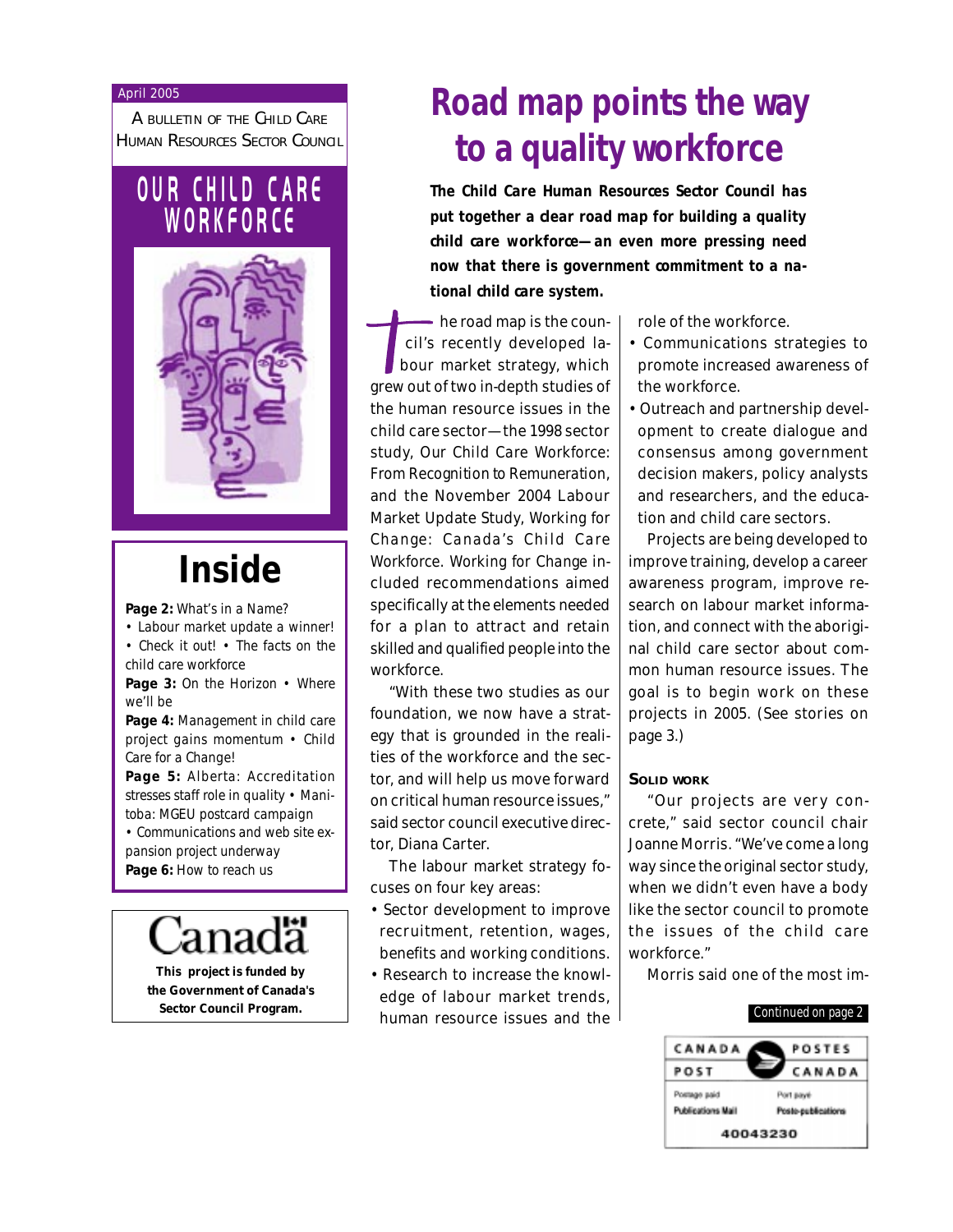# **Labour market update a winner**

**A**s far as labour market studies go, it's been a runaway success. The launch in November 2004 of *Working for Change: Canada's Child Care Workforce*, garnered widespread national and regional media attention. Through CBC radio interviews that were aired from coast to coast to coast, and national wire service stories that appeared in newspapers across Canada, the issue of recruitment and retention in child care was highlighted for the public. More than 14,000 copies of the report's executive summary have been distributed, and another print run of the main report will be needed to keep up with the steady demand.

# **Publisher:**

Child Care Human Resources Sector Council 3<sup>rd</sup> Floor, 323 Chapel Street, Ottawa, ON, K1N 7Z2

**Editors:** Bozica Costigliola, Samantha Peek

**Design:** JPP Communications

**Translator:** Martine Leroux

**Printed** by union labour at Impart Litho

Legal Deposit NLC—BNQ 2005

The opinions and interpretations in this publication are those of the Child Care Human Resources Sector Council and do not necessarily reflect those of the Government of Canada.

# **What's in a Name? What's in a Name?**

**How do you describe yourself to others? Are you an early childhood educator? A child care provider? A child care worker? An early learning and child care practitioner?**

**Across Canada, and internationally, one of the biggest debates in the early learning and child care sector is around a Name. As the two solitudes of education and care merge and as the sector evolves, it has become clear that those who care for and educate young children urgently need to identify a Name - one that represents everyone and one that we can all support.**

 **The Canadian Child Care Federation has prepared a paper to help you facilitate this discussion, entitled** *What's in a Name***. Visit CCCF's website (www.cccf-fcsge.ca <http://www.cccf-fcsge.ca/>) to download the paper and share it with your peers. Or contact CCCF for a copy: 1 800 858-1412 or info@cccf-fcsge.ca**

# **Check it out!** The facts on the

**Check out www.ccsc-cssge.ca for copies of the labour market update reports, new backgrounders on workforce issues, and the latest news on the sector council.**

# child care workforce

**About 75 per cent of centrebased early childhood educators and assistants have a postsecondary degree, diploma, or certificate.** --*Working for Change* (2004)

# Road map points the way to a quality workforce

# From page 1

portant parts of the strategy is outreach and partnership development. The sector council wants to find ways to ensure it is working with the field on an ongoing basis and that its research informs the work of child care organizations, employers, trainers, governments and policy makers.

For example, Morris and sector council vice-chair, Gyda Chud, are working through the Association of Canadian Community Colleges (ACCC) to set up a network for individuals of the college community to share ideas and improve coordinated actions around labour market initiatives in the child care sector. The ACCC will provide the hosting for this listserv, known as an affinity group.

"This is a great way to share what the sector council is doing around our training project and discuss what some of the priorities are for colleges," said Morris.

"Finding ways to reach out to all stakeholders in the child care sector remains a priority for us and is critically important to our work," she said. "It's a way to ensure we stay plugged in and that we influence real and positive change on the ground where it counts for the workforce."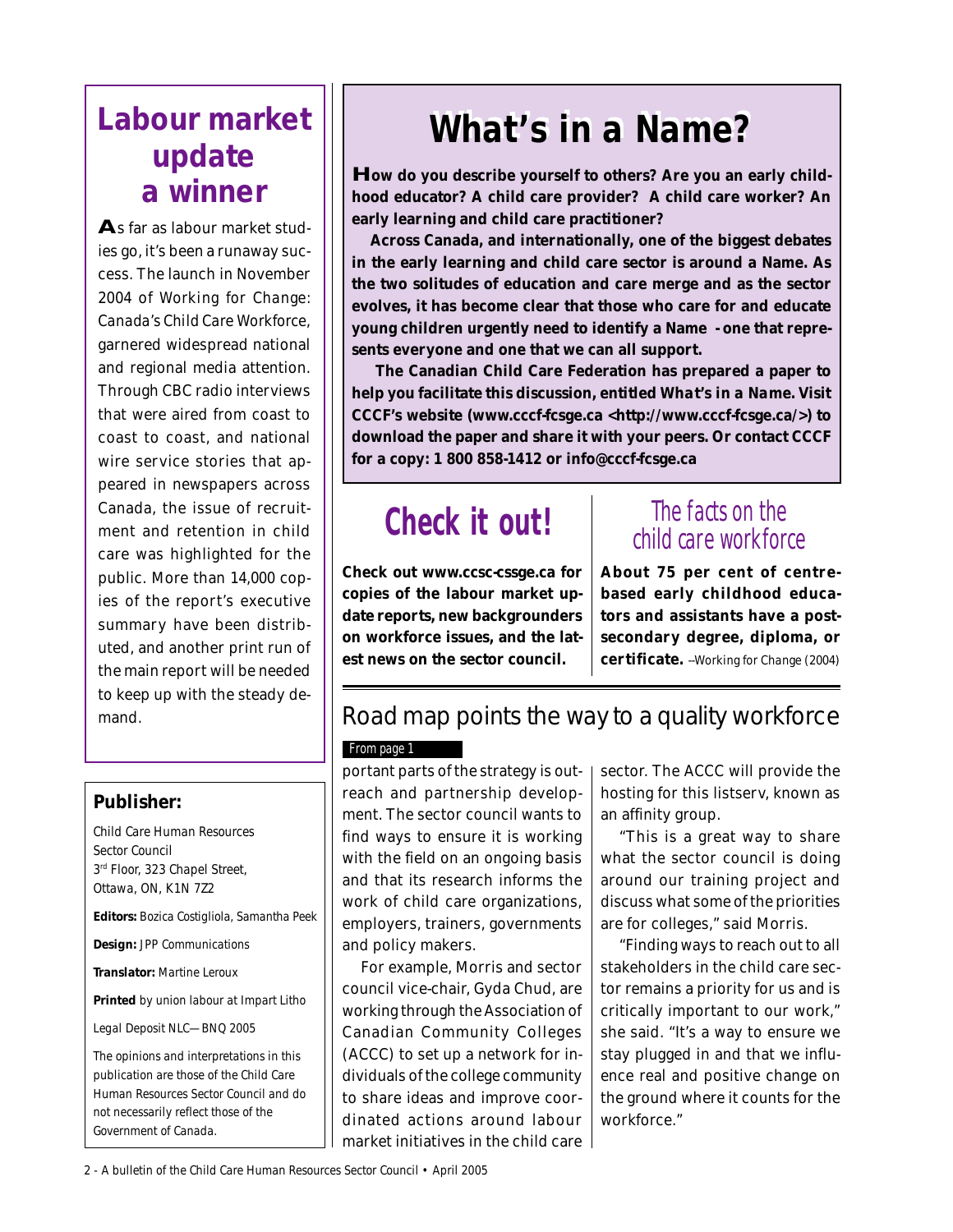# **On the horizon**

**The sector council will be launching four new projects in 2005**

he **Training Strategy project** arises out of the need to dramatically increase the number of qualified and trained personnel in child care, as identified in the *Working for Change* reports and the labour market strategy. This twophase research project has three key elements:

- surveys/focus groups with students, faculty, and employers to correlate training with retention;
- developing a research paper examining existing research on child care training; and
- developing an options paper on ways to move forward.

These activities will lead to the development of a training strategy designed to increase the capacity of the child care workforce in Phase 2 of the project.

The *Working for Change* reports identify an urgent need to increase awareness and understanding of the value of child care as a career. The **Career Awareness project – Phase 1** will lay the foundation for an outreach project designed to do just that. Phase I will be research driven, evaluating existing career promotion strategies and materials to identify areas for development at the provincial, territorial and pan-Canadian levels. From there, a pan-Canadian career awareness strategy will be developed. Phase 2 will focus on putting the strategy into action using a variety outreach

tools and activities.

**Connecting with the Aboriginal Child Care Sector – Phase 1** will enable the sector council to get to know and better understand the aboriginal child care sector. Throughout Phase 1, the sector council will share and gather information and participate in discussions with key aboriginal stakeholders, groups and organizations. These activities will allow the sector council to find new and complimentary ways to work with the aboriginal child care sector on human resources issues.

The **Labour Market Information Research Agenda Project (LMI) – Phase 1** will examine the way labour market information on the child care sector is collected, with the goal of improving the consistency of the information available. An expert panel will be established in the first phase of this twophase project. Bringing together labour market specialists, economists, and other experts, the panel will work to ensure a coordinated approach to child care research across Canada. The sector council will also explore new data collection methods with Statistics Canada and work with Human Resources and Social Development Canada (HRSDC) on national occupational classifications for child care. A research agenda will be created in Phase 2 of the project.

# **Where we'll be**

*Event:* **Manitoba Child Care Association conference, "Child Care…A Magical Journey, A Mystical Adventure"**

*Sector council activity:* Workshop *When:* May 28, 2005 *Where:* Winnipeg, Manitoba *Info:* www.mccahouse.org

# *Event:* **Early Childhood Educators of BC conference, "Caring Together : Strength in Partnership"**

*Sector Council Activity*: Workshop *When:* May 27 – 28, 2005 *Where:* Vancouver, BC *Info:* www.cfc-efc.ca/ecebc/

# *Event:* **Association of Early Childhood Educators Ontario conference**

*Sector council activity:* Workshop and panel presentation *When:* June 2 – 5, 2005 *Where:* Ottawa, Ontario *Info:* www.cfc-efc.ca/aeceo/

*Event:* **CCCF and Saskatchewan Early Childhood Association conference, "Plan-It Quality: Environments in Early Learning and Child Care – Linking Research, Policy and Practice"**

*Sector council activity:* Workshop *When:* June 2 – 4, 2005 *Where:* Regina, Saskatchewan *Info:* www.cccf-fcsge.ca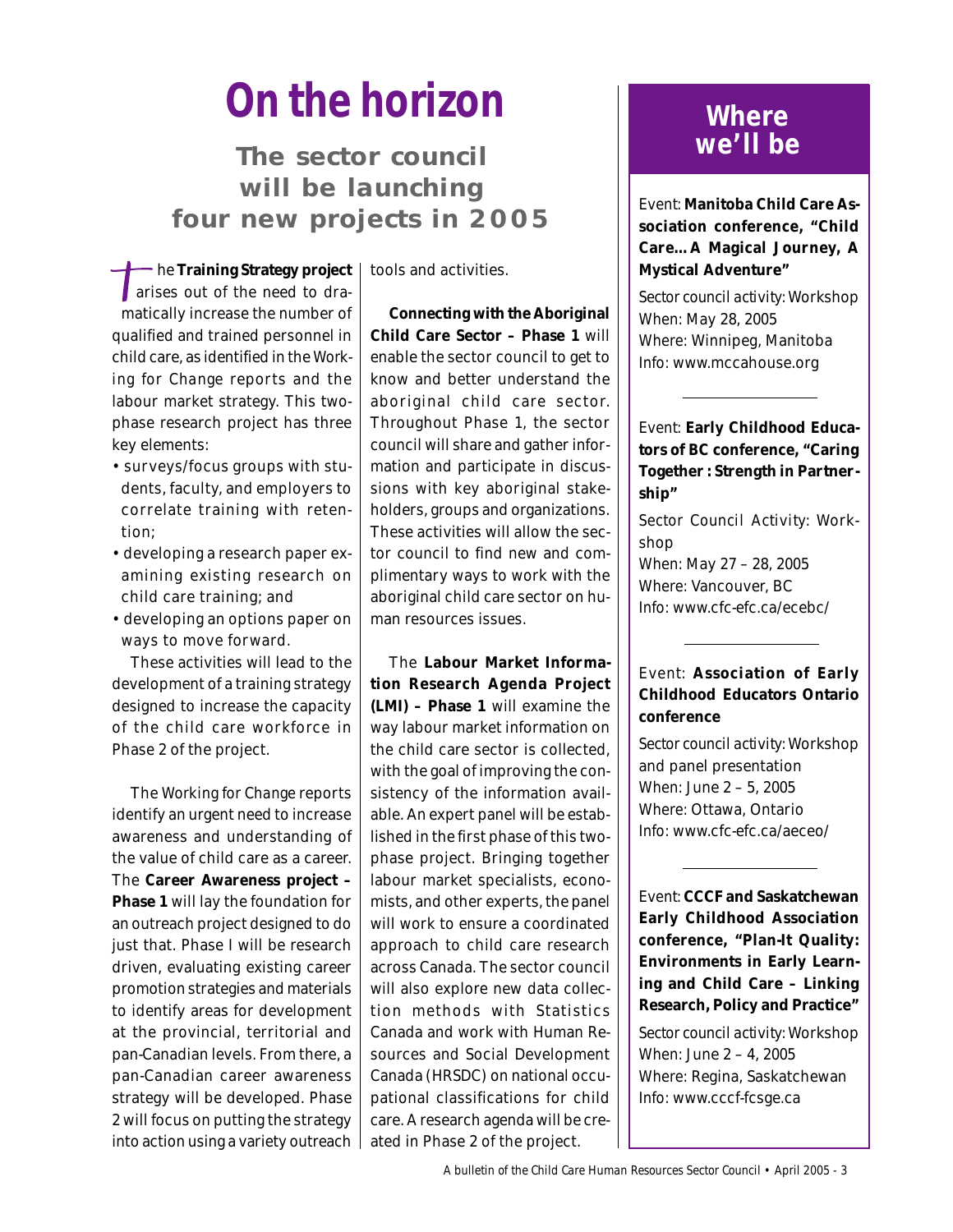# **Management in child care project gains momentum**

**The Supporting Administration and Management (SAM) in Child Care Project is well underway. The project seeks to ensure that supervisors and administrators have access to the skills and resources they need to carry out their roles effectively.**

his spring, workshops will be conducted across Canada with supervisors, administrators, trainers and others working in the sector. The sector council will use these sessions to develop draft occupational standards. These standards will then be validated through broad-based discussions and consultations with the field and available by Spring 2006.

The SAM project represents an important step in

meeting the need for appropriate training programs and supports to assist child care managers and administrators. Ensuring trained and skilled leadership will help address recruitment and retention problems in the field, while enhancing the quality of child care programs. Future phases of the SAM project include identifying training and curriculum gaps and establishing resources and tools to address these gaps.

# **Child Care for a Change! Child Care for a Change!**

**The sector council was active at last November's pan-Canadian Child Care for a Change conference in Winnipeg. The conference provided a great opportunity to share information and connect with hundreds of people working in the child care sector across Canada.**

ector council events and ac-Stivities included:

- *"The early learning and child care workforce: The heart of the matter."* Embraced by a high number of enthusiastic participants, this **workshop** explored the findings of the *Working for Change* labour market update study reports. The workshop was presented by board members Jamie Kass and Raymonde LeBlanc, lead researcher Jane Beach, and moderated by sector council chair Joanne Morris.
- The *"Working for Change: Canada's Child Care Workforce"* **poster session** was up for the

duration of the conference. Visitors to the display could learn about the findings of the labour market update study and interact with sector council board members and staff from across the country. Everyone who dropped by received an executive summary and CD-Rom of the study more than 800 were distributed! • The sector council co-hosted **a reception** with partner organizations, the Child Care Advocacy Association of Canada and the Canadian Child Care Federation. The Canadian Union of Public Employees, the Confédération des syndicats nationaux, and the  $\, \mid$  to join us!

Manitoba Government and General Employees' Union also contributed to the event, sponsoring refreshments. The event was an excellent way to share our cooperative and collective work on child care human resources issues.

• The sector council met with the provincial/territorial directors of child care and the Association of Community Colleges—a great opportunity to explore areas of common interest and ways to collaborate in future.

Thanks to all who took the time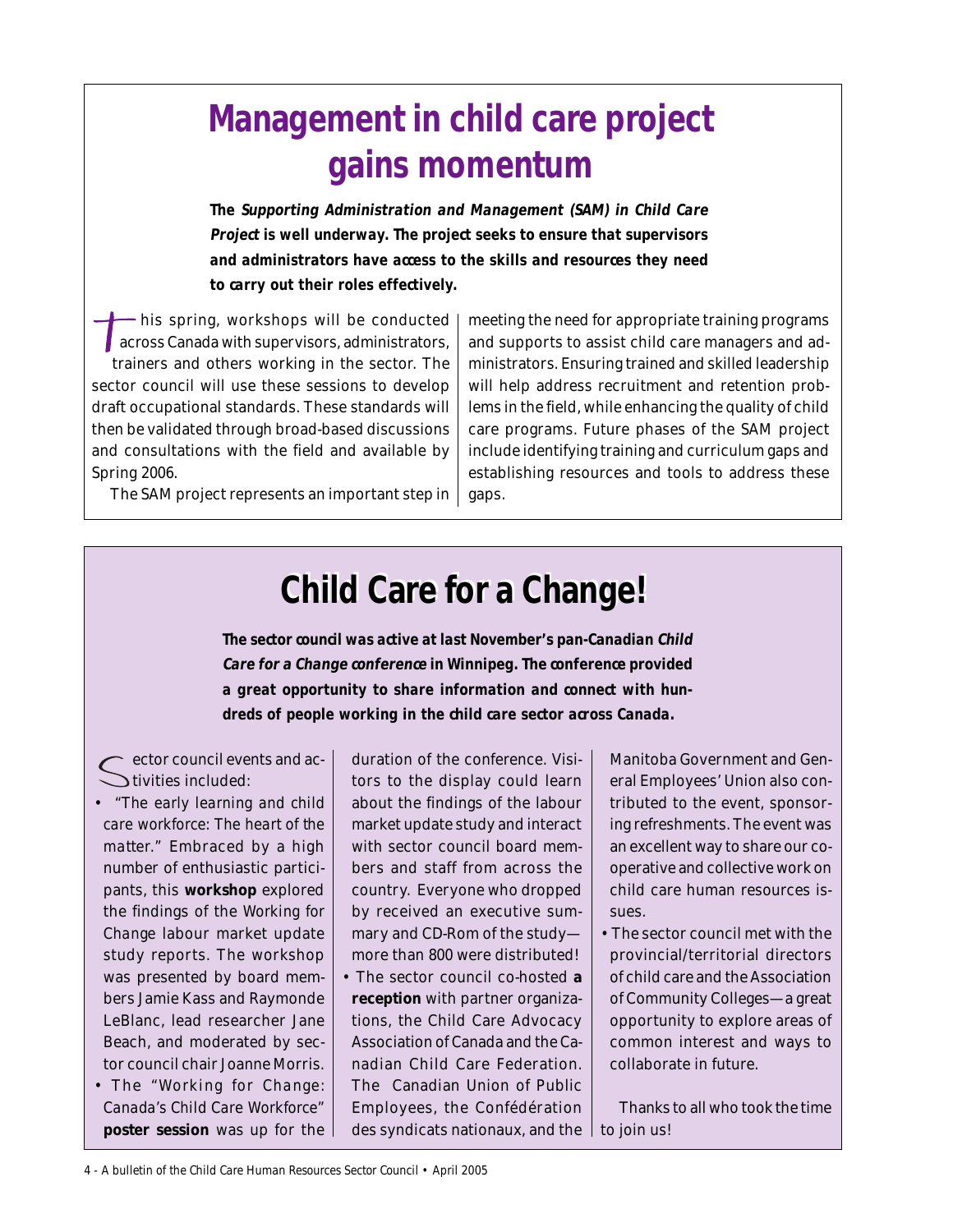# **Alberta Accreditation stresses staff role in quality**

**Alberta's child care accreditation system—the first of its kind in Canada—is up and running, with 178 child care centres and family child care agencies out of 587 working to meet the program's requirements.**

**T**he system, established in 2004, aims to improve quality through a self-study process that involves administrators, staff and families. Centres and agencies applying for accreditation must complete a self-assessment tool and develop a work plan for areas needing improvement. The role of staff and providers in program quality is a key element of the assessment.

"When the tool was developed we found that the most important piece in the quality of care that a centre provides is child-adult interaction," said Sandra Beckman, Executive Director of the newly formed Alberta Association for the Accreditation of Early Learning and Care Services (AELCS). Child-adult interaction counts for 60% of the selfstudy tool, which can take up to one year to complete.

Once granted accreditation, programs can use an official symbol and the message "Recognizing excellence in child care in Alberta." Accreditation is granted for three years, and then can be renewed for an annual fee provided the program continues to meet the province's licensing standards.

# **Manitoba MGEU postcard campaign**

*"I believe that investing in kids means investing in the people who care for kids!"* **— MGEU postcard message**

**The Manitoba Government and General Employees' Union (MGEU/NUPGE) winter postcard campaign was a huge success, engaging thousands of participants.**

**T**he campaign focused government attention on the issues facing Manitoba's early childhood educators (ECEs) with the goal of bringing change to the current child care system. The MGEU proposed a progressive plan of action, identifying fair and appropriate compensation for child care providers as central to ensuring Manitoba's early childhood education system can meet the needs of families and children.

 "Ensuring that children get the education and care they need in their most formative years is a goal I know all Manitobans share. We must address the ongoing workforce issues faced by ECEs," says MGEU president Peter Olfert.

# **Communications and web site web site web siteexpansion project underway**

**The sector council's Communications and Web Site Expansion project will ensure that all CCHRSC communication and outreach activities are consistent and designed with key audiences, like the workforce, in mind.**

**The web site redesign and expansion will provide the sector council with an up-to-date, userfriendly way to share information on child care** **human resources issues and sector news and events. The development of areas like** *career/ training resources* **and** *workforce conferencing* **will create new ways to engage and support the child care workforce.**

**Visit the site regularly over the next 18 months to check out the new developments: www.ccsccssge.ca.**